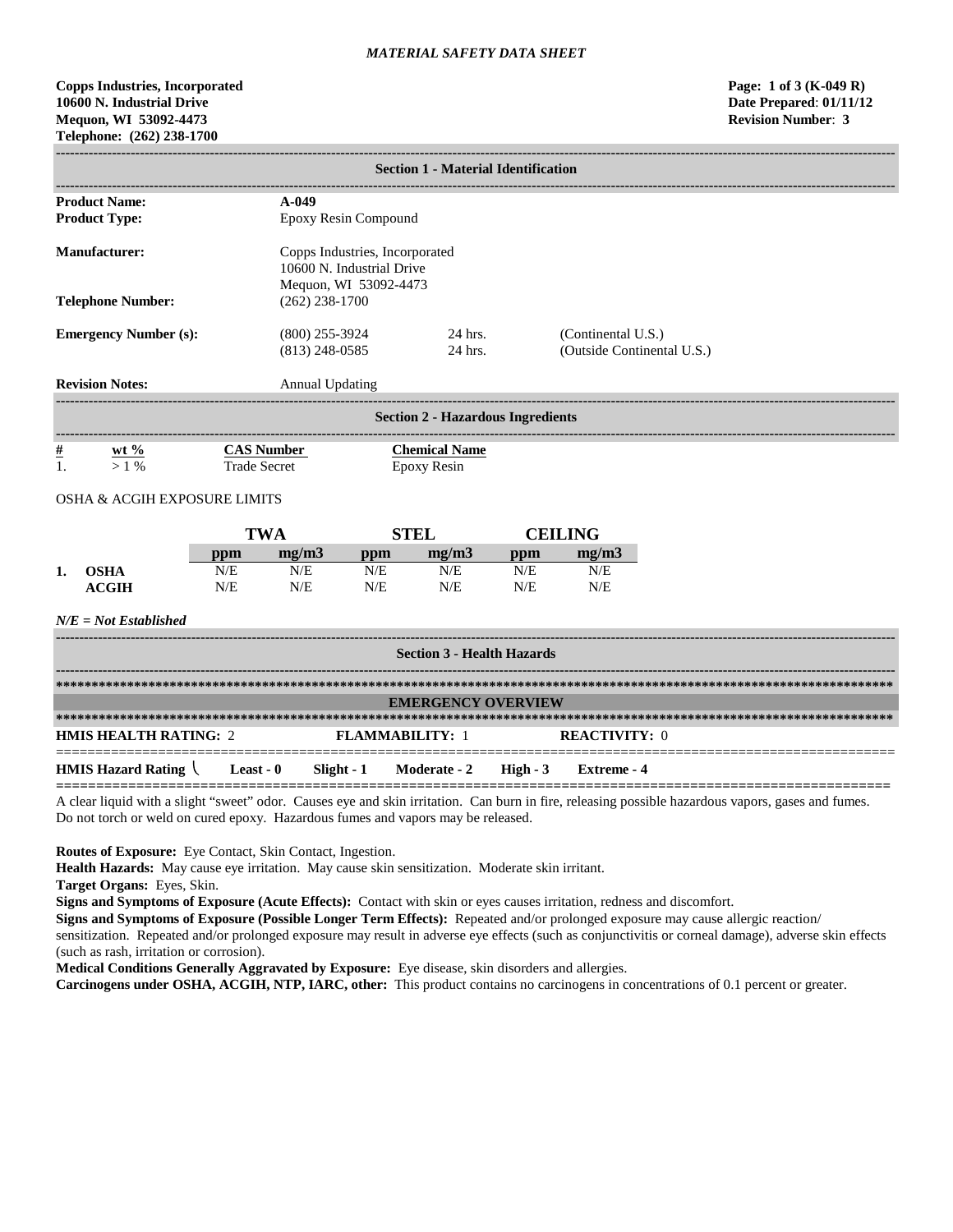## **------------------------------------------------------------------------------------------------------------------------------------------------------------------------------------ Section 4 - First Aid**

**------------------------------------------------------------------------------------------------------------------------------------------------------------------------------------**

**Eye Contact:** Hold eyelids apart and immediately flush eyes with plenty of water for at least 15 minutes. Seek medical attention.

**Skin Contact:** Remove contaminated clothing/shoes and wipe excess from skin. Flush skin with water. Follow by washing with soap and water. If irritation occurs, seek medical attention. If contact with hot product occurs, immediately flush with cool water for 15 minutes. Carefully remove clothing; if clothing is stuck to a burn area do not pull it off, but cut around it. Cover burn area with a clean material. Get medical attention immediately.

**Inhalation:** Remove victim to fresh air and provide oxygen. If breathing is difficult, seek medical attention.

**Ingestion:** If swallowed, call physician immediately. Induce vomiting only as directed by medical personnel. Never give anything by mouth to an unconscious person. Get medical attention immediately.

## **Section 5 - Fire and Explosion Data**

**------------------------------------------------------------------------------------------------------------------------------------------------------------------------------------ Flash Point (closed cup):**  $> 200 \text{ }^{\circ}\text{F}$  **Upper Explosion Limit (UEL):** No data

**Auto Ignition Temperature:** No data **Lower Explosion Limit (LEL):** No data

**------------------------------------------------------------------------------------------------------------------------------------------------------------------------------------**

**Fire Hazard Classification (OSHA/NFPA):** This product is not considered flammable nor combustible, but will burn if involved in a fire. **Extinguishing Media:** Foam, Carbon Dioxide (CO2), or dry chemical.

**Special Fire Fighting Procedures:** Keep personnel removed from area and upwind of fire. Wear full fire-fighting turn-out gear (full bunker gear) and respiratory protection (SCBA). Cool fire exposed containers with water spray.

**Unusual Fire and Explosion Hazards:** Hazardous combustion products may be present. Combustion may form aldehydes, nitrous oxides, carbon monoxide (CO), and carbon dioxide (CO2).

## **------------------------------------------------------------------------------------------------------------------------------------------------------------------------------------ Section 6 - Accidental Release Measures**

**------------------------------------------------------------------------------------------------------------------------------------------------------------------------------------ Containment Techniques (Removal of ignition sources, diking, etc.)** Stop the leak, if possible. Shut off or remove all ignition sources. Construct a dike to prevent spreading.

**Clean-Up Procedures:** Spread absorbent material over area. Wipe or scrape up material. Dispose of material in accordance with local, state and federal regulations. Wash area with soap and water. Prevent washings from entering sewers or waterways.

**Other Emergency Advice:** Wear protective clothing, boots, gloves, respirator, and eye protection.

#### ------------------------------------------------------------------------------------------------------------------------------------------------------------------------------------ **Section 7 - Handling and Storage**

**------------------------------------------------------------------------------------------------------------------------------------------------------------------------------------ Storage:** Store in a cool (60-80 °F), dry, ventilated place. Crystallization may occur if storage temperature drops below 55 °F for a prolonged period of time. Store in closed containers.

**Handling:** Avoid contact with skin, eyes, or clothing. When handling, do not eat, drink, or smoke.

**Other Precautions:** Wash thoroughly after handling. Remove contaminated clothing and gear. Decontaminate. Destroy leather or any articles which can not be decontaminated.

#### **Section 8 - Personal Protection/Exposure Controls**

**------------------------------------------------------------------------------------------------------------------------------------------------------------------------------------**

**Eye Protection:** Chemical safety goggles recommended. Contact lenses should not be worn while using this product.

**Hand Protection:** Chemical resistant gloves recommended, such as neoprene or nitrite rubber.

**Respiratory Protection:** Not necessary under most operating conditions. NIOSH approved organic vapor respirator should be used in confined areas, or when conditions cause high vapor concentrations. If the percent oxygen is below normal then use self-contained breathing apparatus. **Protective Clothing:** Clean, body covering clothing should be utilized.

**Work and Hygienic Practices:** Eye wash stations and safety showers should be easily accessible.

| <b>Section 9 - Typical Physical and Chemical Properties</b> |              |                             |                  |  |
|-------------------------------------------------------------|--------------|-----------------------------|------------------|--|
| <b>Physical Form:</b>                                       | Liquid       | <b>Vapor Density:</b>       | Heavier than air |  |
| Color:                                                      | Clear        | <b>Boiling Point:</b>       | $>200$ °F        |  |
| Odor:                                                       | Slight Sweet | <b>Melting Point:</b>       | Not Applicable   |  |
| pH:                                                         | No Data      | <b>Solubility in Water:</b> | Negligible       |  |
| <b>Vapor Pressure:</b>                                      | No Data      | <b>Specific Gravity:</b>    | 1.09             |  |
| <b>Section 10 - Stability and Reactivity</b>                |              |                             |                  |  |

**Chemical Stability:** Stable **Conditions to Avoid (if unstable):** None

**------------------------------------------------------------------------------------------------------------------------------------------------------------------------------------**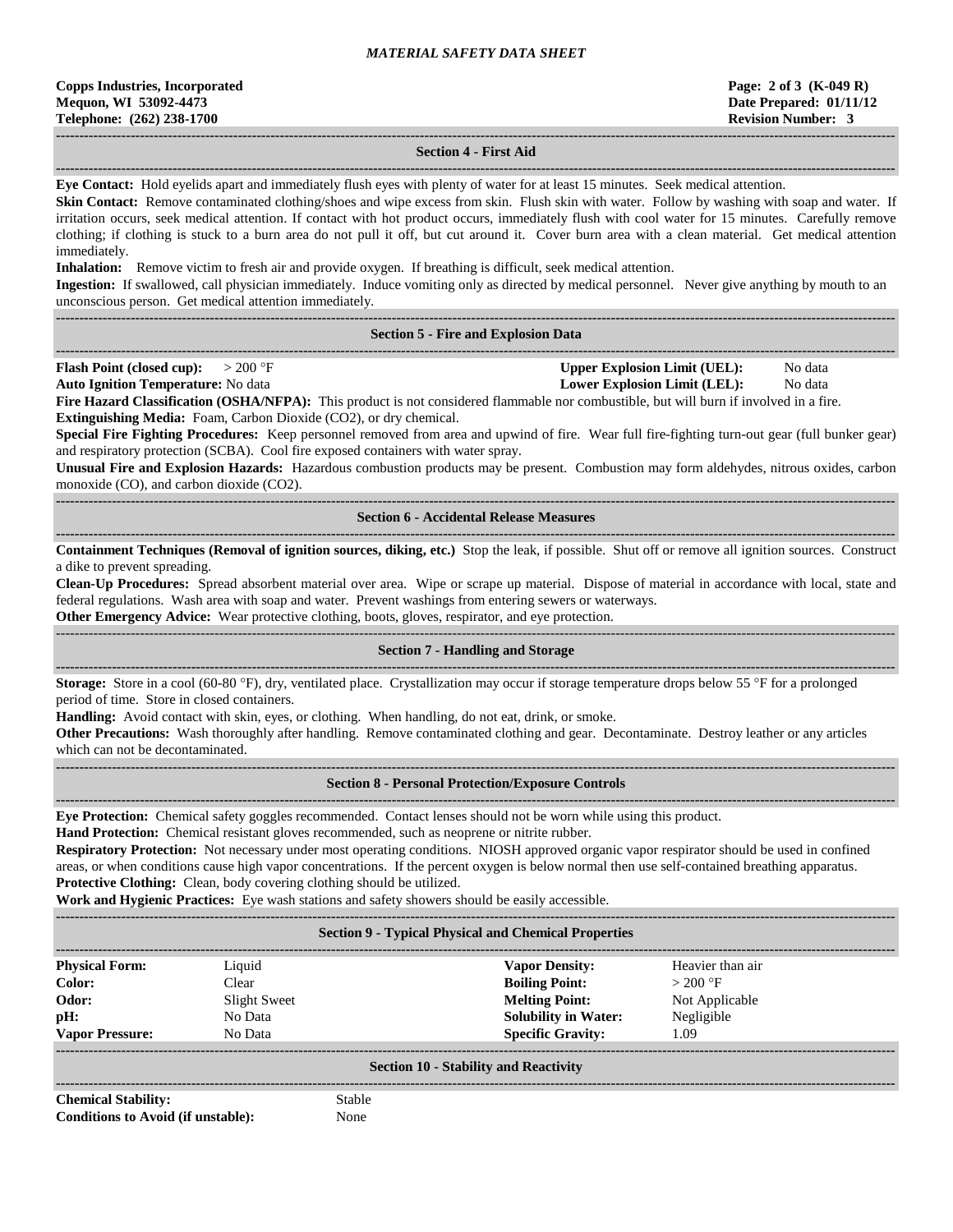| <b>Copps Industries, Incorporated</b><br>Mequon, WI 53092-4473<br>Telephone: (262) 238-1700                                                                                                                                                                                                                                                                                                                                                                                                                                                                             |                                                                                                                                                            |                                                                                                 | Page: 3 of 3 (K-049 R)<br>Date Prepared: 01/11/12<br><b>Revision Number: 3</b> |
|-------------------------------------------------------------------------------------------------------------------------------------------------------------------------------------------------------------------------------------------------------------------------------------------------------------------------------------------------------------------------------------------------------------------------------------------------------------------------------------------------------------------------------------------------------------------------|------------------------------------------------------------------------------------------------------------------------------------------------------------|-------------------------------------------------------------------------------------------------|--------------------------------------------------------------------------------|
|                                                                                                                                                                                                                                                                                                                                                                                                                                                                                                                                                                         | Section 10 - Stability and Reactivity (con't.)                                                                                                             |                                                                                                 |                                                                                |
| <b>Incompatibility (Materials to Avoid):</b>                                                                                                                                                                                                                                                                                                                                                                                                                                                                                                                            | Acids, strong oxidizing agents.                                                                                                                            |                                                                                                 |                                                                                |
| <b>Hazardous Decomposition Products:</b><br><b>Hazardous Polymerization:</b>                                                                                                                                                                                                                                                                                                                                                                                                                                                                                            | None                                                                                                                                                       |                                                                                                 |                                                                                |
|                                                                                                                                                                                                                                                                                                                                                                                                                                                                                                                                                                         |                                                                                                                                                            | Contact with epoxy hardeners under uncontrolled conditions. May release excess heat and vapors. |                                                                                |
|                                                                                                                                                                                                                                                                                                                                                                                                                                                                                                                                                                         | <b>Section 11 - Toxicological Properties</b>                                                                                                               |                                                                                                 |                                                                                |
| <b>Acute Oral Toxicity (LD50, RAT):</b>                                                                                                                                                                                                                                                                                                                                                                                                                                                                                                                                 | No data available.                                                                                                                                         |                                                                                                 |                                                                                |
| <b>Acute Dermal Toxicity (LD50, RABBIT):</b>                                                                                                                                                                                                                                                                                                                                                                                                                                                                                                                            | No data available.                                                                                                                                         |                                                                                                 |                                                                                |
| <b>Acute Inhalation Toxicity (LC50, RAT):</b>                                                                                                                                                                                                                                                                                                                                                                                                                                                                                                                           | No data available.                                                                                                                                         |                                                                                                 |                                                                                |
|                                                                                                                                                                                                                                                                                                                                                                                                                                                                                                                                                                         | <b>Section 12 - Ecological Information</b>                                                                                                                 |                                                                                                 |                                                                                |
| No data available.                                                                                                                                                                                                                                                                                                                                                                                                                                                                                                                                                      |                                                                                                                                                            |                                                                                                 |                                                                                |
|                                                                                                                                                                                                                                                                                                                                                                                                                                                                                                                                                                         | <b>Section 13 - Disposal Considerations</b>                                                                                                                |                                                                                                 |                                                                                |
| Waste Disposal: This material does not contain any VOC's (volatile organic compounds). Dispose of material in accordance with applicable, local,<br>state, and federal laws and regulations. The state and local regulations and laws may differ from federal regulations, and laws may change or be<br>reinterpreted. This information only applies to the material as manufactured. Processing, use, or contamination may make the information in<br>appropriate, inaccurate, or incomplete. Responsibility for proper waste disposal is with the owner of the waste. |                                                                                                                                                            |                                                                                                 |                                                                                |
|                                                                                                                                                                                                                                                                                                                                                                                                                                                                                                                                                                         | <b>Section 14 - Transport Information</b>                                                                                                                  |                                                                                                 |                                                                                |
| <b>DOT Non-Bulk Shipping Name:</b>                                                                                                                                                                                                                                                                                                                                                                                                                                                                                                                                      | Resin compound - not regulated                                                                                                                             | UN#                                                                                             | Not regulated                                                                  |
| <b>DOT Bulk Shipping Name:</b>                                                                                                                                                                                                                                                                                                                                                                                                                                                                                                                                          | Resin compound - not regulated                                                                                                                             | <b>Packing Group:</b>                                                                           | Not regulated                                                                  |
| <b>Technical Shipping Name:</b><br><b>DOT Hazard Class:</b>                                                                                                                                                                                                                                                                                                                                                                                                                                                                                                             | NMFC Item 46030, Class 55<br>Not regulated                                                                                                                 | <b>IMO Shipping Data:</b><br>ICAO/IATA Shipping Data: Resin compound - not regulated            | Resin compound - not regulated                                                 |
|                                                                                                                                                                                                                                                                                                                                                                                                                                                                                                                                                                         | <b>Section 15 - Regulatory Information</b>                                                                                                                 |                                                                                                 |                                                                                |
| Toxic Substances Control Act (TSCA): All components are included in the EPA Toxic Substances Control Act (TSCA) Chemical Substance<br>Inventory or are not required to be listed on the TSCA Inventory.<br>OSHA (29CFR1910.1200) Hazard Class(es): Irritant. Sensitizer<br>EPCRA Section 312 (40CFR370) Hazard Classes: Immediate Health Hazard. Delayed Health Hazard.<br>EPCRA Section 313 (40CFR372): Toxic chemicals above "de minimus" level: None                                                                                                                 | <b>US FEDERAL REGULATIONS:</b>                                                                                                                             |                                                                                                 |                                                                                |
| California Proposition 65 Substances: (components known to the State of California to cause cancer and/or reproductive toxicity and subject to<br>warning and discharge requirements under the "Safe Drinking Water and Toxic Enforcement Act of 1986"). None                                                                                                                                                                                                                                                                                                           | <b>STATE REGULATIONS:</b>                                                                                                                                  |                                                                                                 |                                                                                |
| Canada:<br>WHMIS Symbols: Stylized T                                                                                                                                                                                                                                                                                                                                                                                                                                                                                                                                    | <b>INTERNATIONAL REGULATIONS</b><br><b>WHMIS Hazard Classification:</b> Class D, division 2B<br>WHMIS Risk Phrases: Eye or skin irritant. Skin sensitizer. |                                                                                                 |                                                                                |
|                                                                                                                                                                                                                                                                                                                                                                                                                                                                                                                                                                         | <b>Section 16 - Other Information</b>                                                                                                                      |                                                                                                 |                                                                                |
| To the best of our knowledge, the information contained herein is accurate. However, neither Copps Industries nor any of its agents assume any<br>liability whatsoever for the accuracy or completeness of the information contained herein. Final determination of suitability of any material is                                                                                                                                                                                                                                                                      |                                                                                                                                                            |                                                                                                 |                                                                                |

*the sole responsibility of the user. All materials may present unknown health hazards and should be used with caution. Although certain hazards are described herein, we cannot guarantee that these are the only hazards which exist.*

**Revision Date:** 01/11/12 **Revised By:** Bill Simek **Replaces Revision Dated:** 01/28/10 **Title:** Lab Manager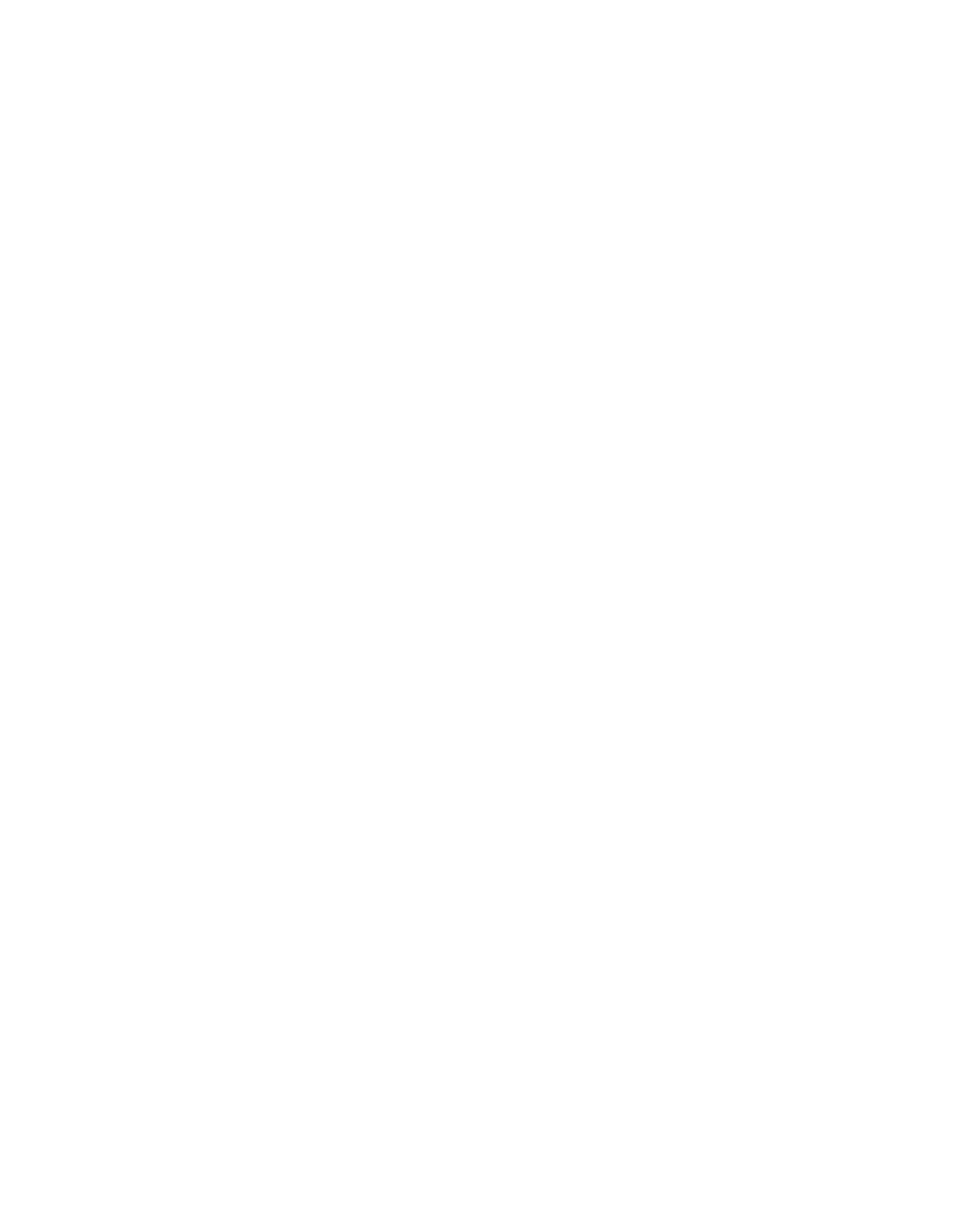**Copps Industries, Incorporated Page: 1 of 3 (K-049 H) 10600 N. Industrial Drive Date Prepared: 01/11/12 Mequon, WI 53092-4473 Revision Number: 3 Telephone: (262) 238-1700**

| <b>Section 1 - Material Identification</b> |                                                                                      |                                          |                                                  |  |
|--------------------------------------------|--------------------------------------------------------------------------------------|------------------------------------------|--------------------------------------------------|--|
| <b>Product Name:</b>                       | $B-022$                                                                              |                                          |                                                  |  |
| <b>Product Type:</b>                       |                                                                                      | Epoxy Hardener Compound                  |                                                  |  |
| Manufacturer:                              | Copps Industries, Incorporated<br>10600 N. Industrial Drive<br>Mequon, WI 53092-4473 |                                          |                                                  |  |
| <b>Telephone Number:</b>                   | $(262)$ 238-1700                                                                     |                                          |                                                  |  |
| <b>Emergency Number (s):</b>               | $(800)$ 255-3924<br>$(813)$ 248-0585                                                 | 24 hrs.<br>24 hrs.                       | (Continental U.S.)<br>(Outside Continental U.S.) |  |
| <b>Revision Notes:</b>                     | Annual Updating                                                                      |                                          |                                                  |  |
|                                            |                                                                                      | <b>Section 2 - Hazardous Ingredients</b> |                                                  |  |
| #<br>$W+$ $0/2$                            | $C_A \& \textbf{Number}$                                                             | Chamical Nama                            |                                                  |  |

| #<br>∸ | wt $\%$ | <b>CAS Number</b> | <b>Chemical Name</b>         |
|--------|---------|-------------------|------------------------------|
|        | $>1\%$  | $80 - 05 - 7$     | 4, 4'-Isopropylidenediphenol |
|        | $>1\%$  | $111 - 40 - 0$    | Diethylenetriamine           |

# OSHA & ACGIH EXPOSURE LIMITS

|    |                  | TWA |       | <b>STEL</b> |       | <b>CEILING</b> |       |
|----|------------------|-----|-------|-------------|-------|----------------|-------|
|    |                  | ppm | mg/m3 | ppm         | mg/m3 | ppm            | mg/m3 |
| 1. | <b>OSHA</b>      | N/E | N/E   | N/E         | N/E   | N/E            | N/E   |
|    | <b>ACGIH</b>     | N/E | N/E   | N/E         | N/E   | N/E            | N/E   |
| 2. | <b>OSHA</b>      | 1.0 | 4.0   | N/E         | N/E   | N/E            | N/E   |
|    | $\mathbf{ACGIH}$ | 1.0 | 4.2   | N/E         | N/E   | N/E            | N/E   |

# *N/E = Not Established*

| <b>Section 3 - Health Hazards</b>                             |  |  |                        |  |                      |
|---------------------------------------------------------------|--|--|------------------------|--|----------------------|
| <b>EMERGENCY OVERVIEW</b>                                     |  |  |                        |  |                      |
| <b>HMIS HEALTH RATING: 3</b>                                  |  |  | <b>FLAMMABILITY: 1</b> |  | <b>REACTIVITY: 0</b> |
| HMIS Hazard Rating Least - 0 Slight - 1 Moderate - 2 High - 3 |  |  |                        |  | Extreme - 4          |

A straw liquid with an amine odor. Corrosive to skin. Corrosive to eyes. Severe skin irritant. Severe eye irritant. May cause skin sensitization. May cause respiratory sensitization. Can burn in fire, releasing possible hazardous vapors, gases and fumes. Do not torch or weld on cured epoxy. Hazardous fumes and vapors may be released.

**\*\*\*\*\*\*\*\*\*\*\*\*\*\*\*\*\*\*\*\*\*\*\*\*\*\*\*\*\*\*\*\*\*\*\*\*\*\*\*\*\*\*\*\*\*\*\*\*\*\*\*\*\*\*\*\*\*\*\*\*\*\*\*\*\*\*\*\*\*\*\*\*\*\*\*\*\*\*\*\*\*\*\*\*\*\*\*\*\*\*\*\*\*\*\*\*\*\*\*\*\*\*\*\*\*\*\*\*\*\*\*\*\*\*\*\*\*\***

**Routes of Exposure:** Eye Contact, Skin Contact, Inhalation, Ingestion.

Health Hazards: Corrosive to skin. Corrosive to eyes. Severe skin irritant. Severe eye irritant. May cause skin sensitization. May cause respiratory sensitization.

**Target Organs:** Eyes, Skin, and Respiratory System.

**Signs and Symptoms of Exposure (Acute Effects):** Burns of the eye may cause blindness. Contact of undiluted products with the eyes or skin quickly causes severe irritation and pain and may cause burns, necrosis, and permanent injury. Inhalation of mists may severely damage contacted tissue and produce scarring. Product is readily absorbed through the skin and may cause discomfort, injury or serious health problems unless treated properly.

**Signs and Symptoms of Exposure (Possible Longer Term Effects):** This substance may cause respiratory sensitization to exposed workers. **Medical Conditions Generally Aggravated by Exposure:** Asthma, chronic respiratory disease (e.g. Bronchitis, emphysema). Eye disease, skin disorders and allergies.

**Carcinogens under OSHA, ACGIH, NTP, IARC, other:** This product contains no carcinogens in concentrations of 0.1 percent or greater.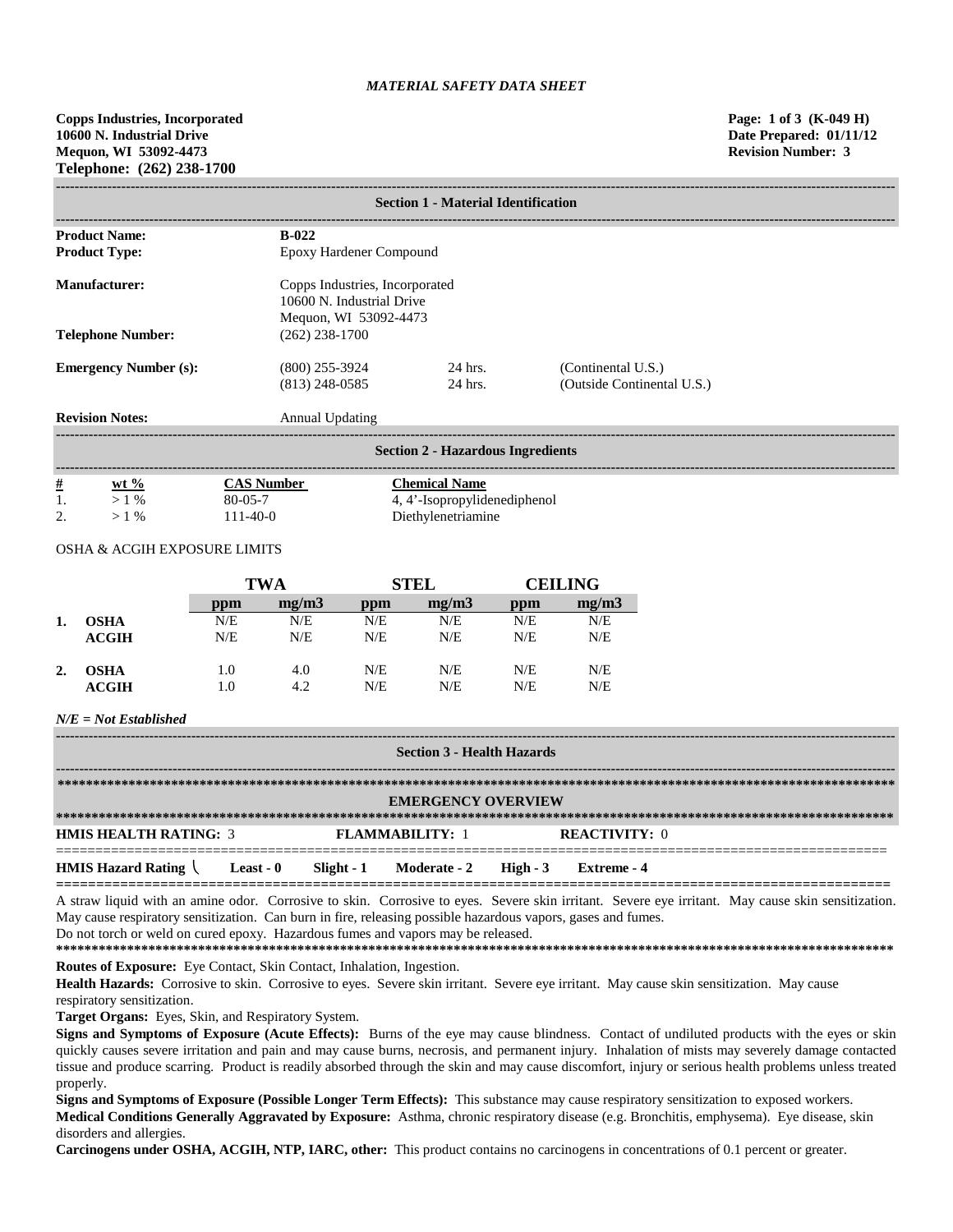**------------------------------------------------------------------------------------------------------------------------------------------------------------------------------------**

### **Section 4 - First Aid**

**------------------------------------------------------------------------------------------------------------------------------------------------------------------------------------ Eye Contact:** Hold eyelids apart and immediately flush eyes with plenty of water for at least 15 minutes. Seek medical attention.

**Skin Contact:** Remove contaminated clothing/shoes and wipe excess from skin. Immediately flush affected area with water for at least 15 minutes. Cover the affected area with a sterile dressing or clean sheeting and seek medical attention immediately. DO NOT APPLY GREASES OR OINTMENTS. Control shock if present.

**Inhalation:** Remove victim to fresh air and provide oxygen. If breathing is difficult, seek medical attention.

| <b>Ingestion:</b> In the event of ingestion, administer 3-4 glasses of milk or water. DO NOT INDUCE VOMITING. Seek medical attention immediately. |           |  |  |  |                                     |         |
|---------------------------------------------------------------------------------------------------------------------------------------------------|-----------|--|--|--|-------------------------------------|---------|
|                                                                                                                                                   |           |  |  |  |                                     |         |
| <b>Section 5 - Fire and Explosion Data</b>                                                                                                        |           |  |  |  |                                     |         |
|                                                                                                                                                   |           |  |  |  |                                     |         |
| <b>Flash Point (closed cup):</b>                                                                                                                  | $>200$ °F |  |  |  | <b>Lower Explosion Limit (LEL):</b> | No data |
| <b>Upper Explosion Limit (UEL):</b>                                                                                                               | No data   |  |  |  | <b>Auto Ignition Temperature:</b>   | No data |
| Fire Hazard Classification (OSHA/NFPA): This product is considered neither flammable nor combustible, but will burn if involved in a fire.        |           |  |  |  |                                     |         |
| <b>Extinguishing Media:</b> Foam, Carbon Dioxide (CO2), or dry chemical.                                                                          |           |  |  |  |                                     |         |
| Special Fire Fighting Procedures: Keep personnel removed from area and upwind of fire. Wear full fire-fighting turnout gear (full bunker gear)    |           |  |  |  |                                     |         |

and respiratory protection (SCBA). Cool fire exposed containers with water spray.

**Unusual Fire and Explosion Hazards:** Hazardous combustion products may be present. Combustion may form aldehydes, nitrous oxides, carbon monoxide (CO), and carbon dioxide (CO2). **------------------------------------------------------------------------------------------------------------------------------------------------------------------------------------**

#### **Section 6 - Accidental Release Measures**

**------------------------------------------------------------------------------------------------------------------------------------------------------------------------------------ Containment Techniques (Removal of ignition sources, diking etc.)** Reduce vapor spreading with a water spray. Stop the leak, if possible. Shut off or remove all ignition sources. Construct a dike to prevent spreading.

**Clean-Up Procedures:** Spread absorbent material over area. Transfer to containers by suction. For large spills, recover spilled material with a vacuum truck. Dispose of material in accordance with local, state and federal regulations. Wash area with soap and water. Prevent washings from entering sewers or waterways.

**Other Emergency Advice:** Wear protective clothing, boots, gloves, respirator, and eye protection. **------------------------------------------------------------------------------------------------------------------------------------------------------------------------------------**

# **Section 7 - Handling and Storage**

**------------------------------------------------------------------------------------------------------------------------------------------------------------------------------------ Storage:** Store in a cool (60-80°F), dry ventilated place. Store in closed containers.

**Handling:** Avoid breathing of vapors. Handle in well-ventilated workspace. Avoid contact with skin, eyes, or clothing. When handling, do not eat, drink, or smoke.

**Other Precautions:** Emergency showers and eye wash stations should be readily accessible. Wash thoroughly after handling. Remove contaminated clothing and gear. Decontaminate. Destroy leather or any articles, which can not be decontaminated.

# **Section 8 - Personal Protection/Exposure Controls**

**------------------------------------------------------------------------------------------------------------------------------------------------------------------------------------ Eye Protection:** Full-face shield with chemical safety goggles. Contact lenses should not be worn while using this product.

**------------------------------------------------------------------------------------------------------------------------------------------------------------------------------------**

**Hand Protection:** Neoprene rubber gloves. Cuffed butyl rubber gloves. Nitrile rubber gloves. **Respiratory Protection:** Not necessary under most operating conditions. NIOSH approved organic vapor respirator should be used in confined areas, or when conditions cause high vapor concentrations. If the percent oxygen is below normal then use self-contained breathing apparatus.

**Protective Clothing:** Impervious clothing. Slickersuit. Rubber boots. Full rubber suit (rain gear). Butyl or latex protective clothing. **Work and Hygienic Practices:** Eye wash stations and safety showers should be easily accessible.

| <b>WOLK and Hygieme Fractices:</b> Eye wash stations and safety showers should be easily accessible. |  |  |
|------------------------------------------------------------------------------------------------------|--|--|
|                                                                                                      |  |  |
|                                                                                                      |  |  |

| <b>Section 9 - Typical Physical and Chemical Properties</b> |         |                             |                  |  |
|-------------------------------------------------------------|---------|-----------------------------|------------------|--|
| <b>Physical Form:</b>                                       | Liquid  | <b>Vapor Density:</b>       | Heavier than air |  |
| Color:                                                      | Straw   | <b>Boiling Point:</b>       | $>200$ °F        |  |
| Odor:                                                       | Amine   | <b>Melting Point:</b>       | Not applicable   |  |
| pH:                                                         | No Data | <b>Solubility in Water:</b> | Negligible       |  |
| <b>Vapor Pressure:</b>                                      | No Data | <b>Specific Gravity:</b>    | 0.99             |  |
|                                                             |         |                             |                  |  |

#### **Section 10 - Stability and Reactivity**  $-1\leq i\leq n-1\leq n-1\leq n-1\leq n-1\leq n-1\leq n-1\leq n-1\leq n-1\leq n-1\leq n-1\leq n-1\leq n-1\leq n-1\leq n-1\leq n-1\leq n-1\leq n-1\leq n-1\leq n-1\leq n-1\leq n-1\leq n-1\leq n-1\leq n-1\leq n-1\leq n-1\leq n-1\leq n-1\leq n-1\leq n-1\leq n-1\leq n-1\leq n-1\leq n-1\leq n-1\leq n$

**Chemical Stability:** Stable **Conditions to Avoid (if stable):** None **Incompatibility (Materials to Avoid):** Acids, strong oxidizing agents. **Hazardous Decomposition Products:** None **Hazardous Polymerization:** Contact with epoxy resins under uncontrolled conditions. May release excess heat and vapors.